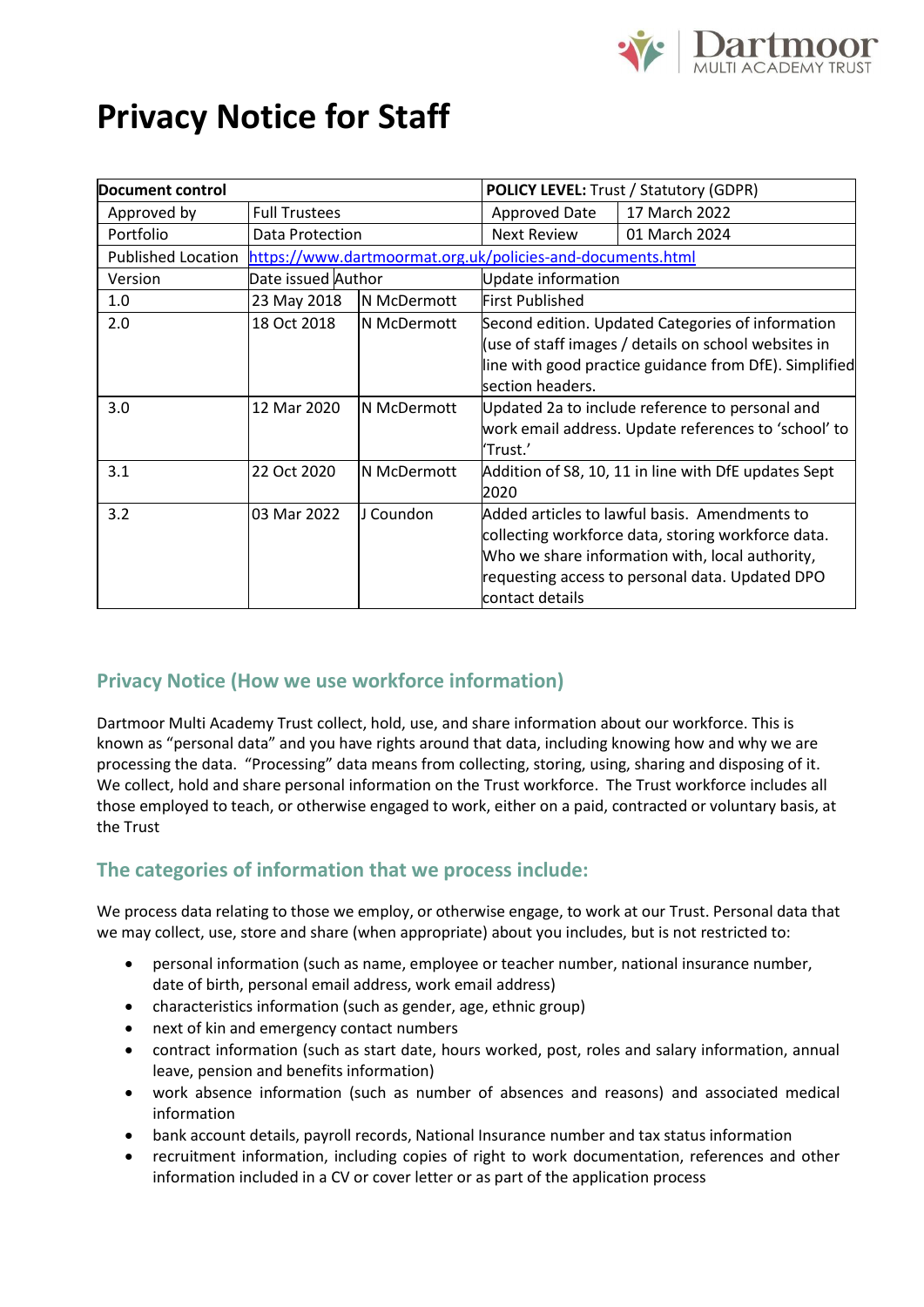

- qualifications and employment records, including work history, job titles, working hours, training records and professional memberships
- performance information
- outcomes of any disciplinary and/or grievance procedures
- photographs and CCTV
- CCTV footage
- Data about your use of the information and communications systems in your place of work

We may also collect, store and use information about you that falls into "special categories" of more sensitive personal data. This includes information about (where applicable):

- Race, ethnicity, religious beliefs, sexual orientation and political opinions
- Trade union membership
- Health, including any medical conditions, and sickness records

This list is not exhaustive.

## **Why we collect and use workforce information**

The purpose of processing this data is to help us run the Trust, including to:

- Enable you to be paid
- Facilitate safer recruitment as part of our safeguarding obligations towards pupils
- Support effective performance management
- Inform our recruitment and retention policies
- Allow better financial modelling and planning
- Enable equalities monitoring
- Improve the management of workforce data across the sector
- Support the work of the School Teachers' Review Body
- Enable the development of a comprehensive picture of the workforce and how it is deployed
- Meet audit or statutory requirements e.g., expense claims
- For site security
- To detect and prevent crime and combat fraud

## **Lawful Basis**

Personal information is collected from you in to meet and discharge our contractual obligations and statutory duties as your employer.

If you fail to provide the personal information requested, amongst other things we may not be able to provide you with employment or a service for which you may be entitled/requested.

The legal basis for the use of your personal data will be one or more of the following:

Article 6(a) - Consent (for any processing which does not fall into the bases detail within this section below)

- Article 6(a) Consent (for any processing which does not fall into the bases detail within this section below)
- Article 6(b) Contract (your contract of employment)
- Article 6(c) Compliance and Legal Obligation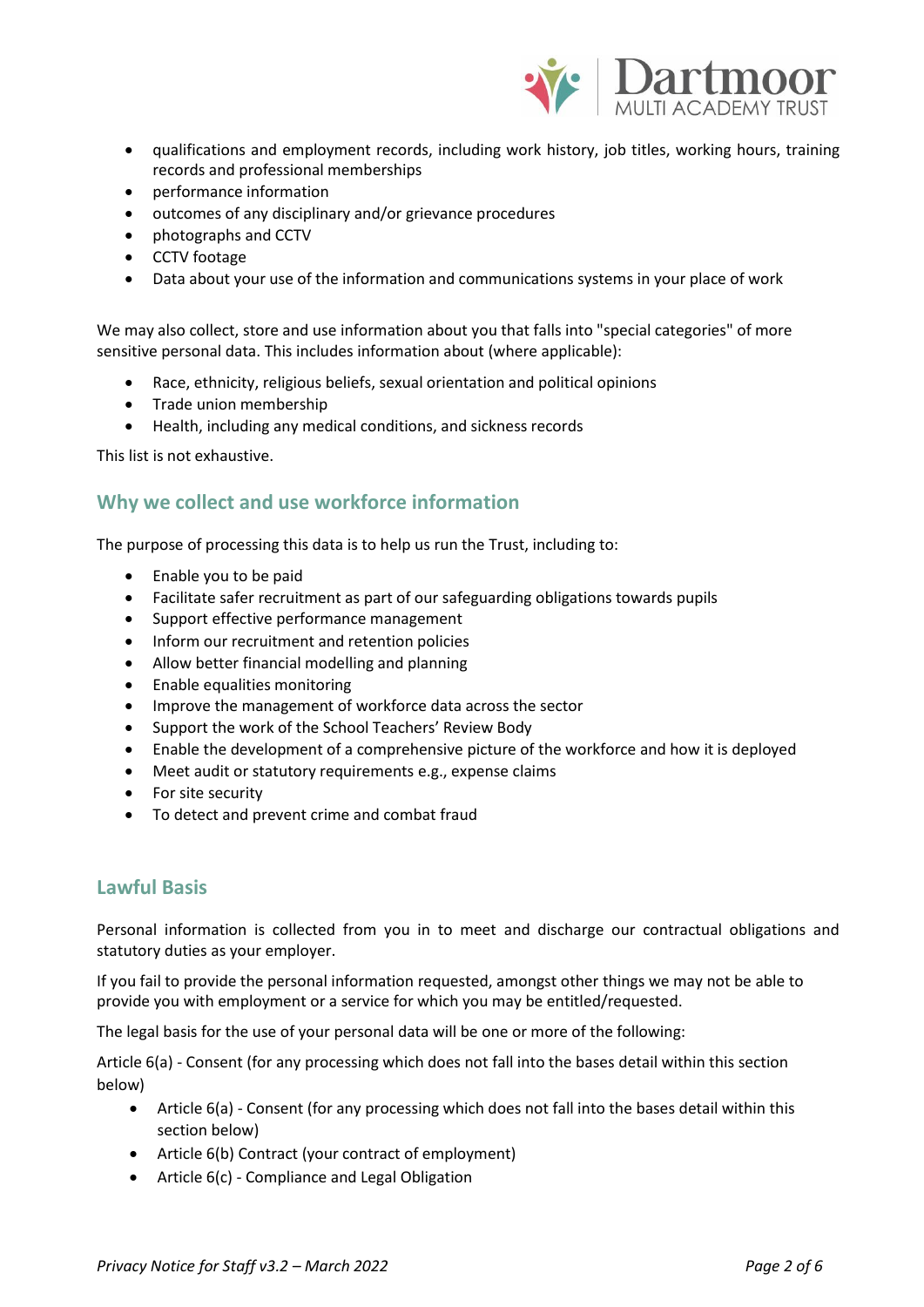

In particular, but not exclusively, section 5 of the Education (Supply of Information about the School Workforce) (England) Regulations 2007 and amendments:

- Article 6(e) Public Interest
- Article 6(f) Legitimate Interest (for example providing data to pensions providers or third party health and wellbeing providers)

In addition, we rely on GDPR Article 9 and the Data Protection Act 2018 Schedule 1 Part 1 and Part 2 concerning any special category data (personal data that needs more protection because it is sensitive). Please refer to our Special Category Data Policy document for full details of these lawful bases for processing this data.

## **How we Collect Workforce Information**

Workforce data is essential for the operational use. Whilst the majority of personal information you provide to us is mandatory, some of it is requested on a voluntary basis. To comply with data protection legislation, we will inform you at the point of collection, whether you are required to provide certain information to us and your rights in relation to this.

We collect this information in a variety of ways.

- data collected through application forms
- forms completed by you at the start of or during employment
- data collection forms
- signing in/out records
- CCTV footage
- biometric capture for the purposes of charging for meals
- from your passport or other identity documents such as your driving licence
- from correspondence with you;
- through interviews, meetings, or other assessments (for example, team development/appraisals)
- self-certification forms (medical)
- Fit Notes
- images provided by individuals or taken using school photographic equipment
- local authorities
- previous employers
- NHS
- Police
- Disclosure and Barring Service
- Department for Education

## **Storing Workforce Information**

Personal data is stored in a range of different places, including your Trust personnel file, single central records, Arbor, IT systems such as our payroll processor and cloud storage. The information is kept secure and is only used for purposes directly relevant to your employment, or for audit and census information. Secure storage is provided for paper-based records.

We hold data securely for the set amount of time shown in our data retention schedule.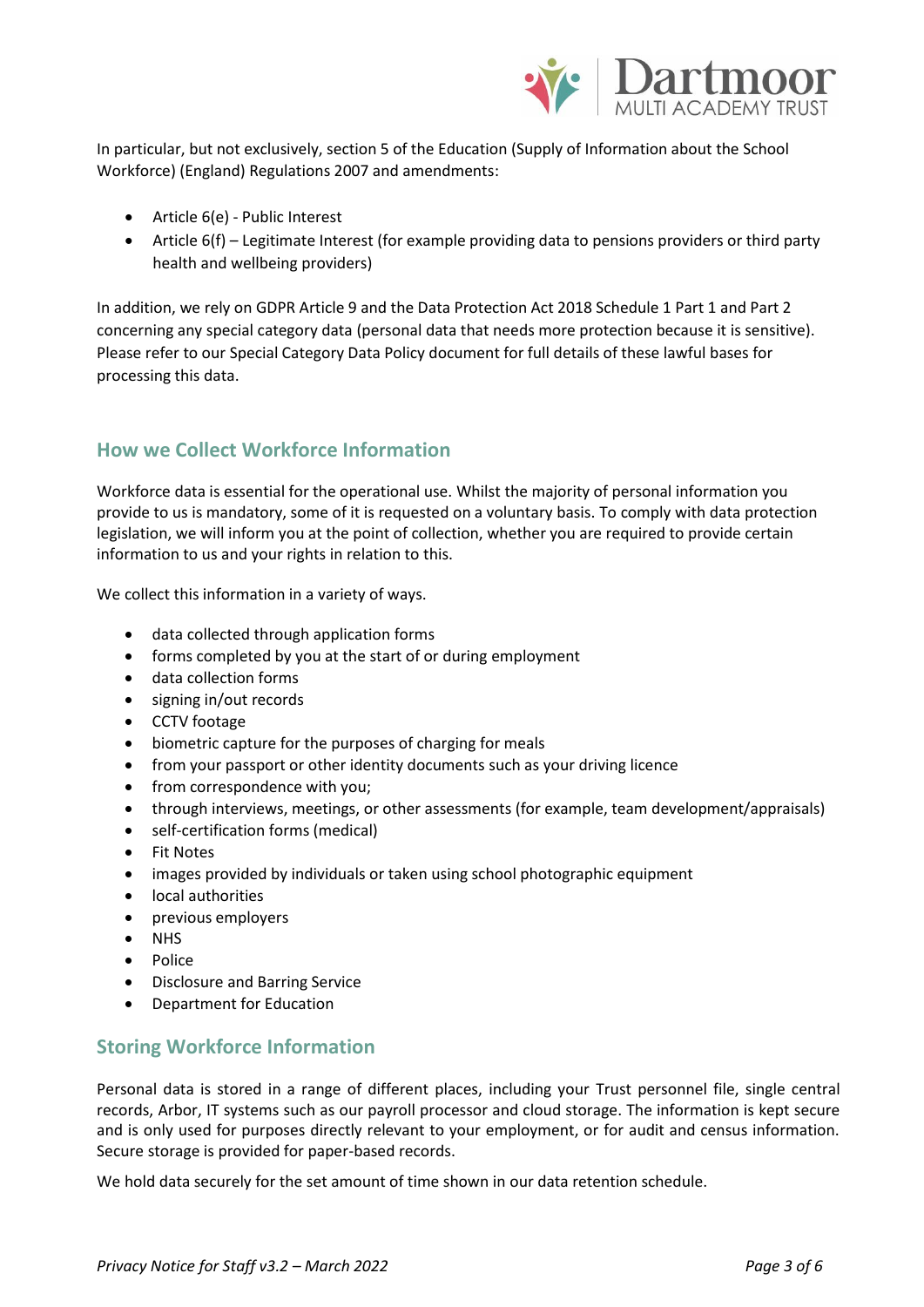

## **Who we share workforce information with**

We do not share information about you without your consent unless the law and our policies allow us to do so.

Where it is legally required, or necessary (and it complies with data protection law), we may share personal information about you with:

- other schools within Dartmoor Multi Academy Trust
- the local authority
- The Department for Education
- Your family or representatives
- Educators and examining bodies
- Regulatory bodies e.g. Ofsted
- Suppliers and service providers to enable them to provide the service we have contracted them for, such as payroll or employee wellbeing
- Central and local government
- Our auditors
- Survey and research organisations
- Trade unions and associations
- Health authorities
- Security organisations
- Health and social welfare organisations
- Professional advisers and consultants
- Charities and voluntary organisations
- Police forces, courts, tribunals
- Professional bodies
- Employment and recruitment agencies

## **Central Government**

We are required to share information about our workforce members with central Government within twenty-seven days of receiving a request from the Secretary of State, under section 7 of the Education (Supply of Information about the School Workforce) (England) Regulations 2007 and amendments.

This may include, but no limited to, matters relating to the following:

- payroll
- contracts
- Occupational Health

## **Requesting Access to Your Personal Data**

Under data protection legislation, you have the right to request access to information about you that we hold. You can ask for a copy of the data we hold about you by making a 'subject access request'.

If you would like to make a request, please contact our data protection officer [dpo@dmatschools.org.uk](mailto:dpo@dmatschools.org.uk)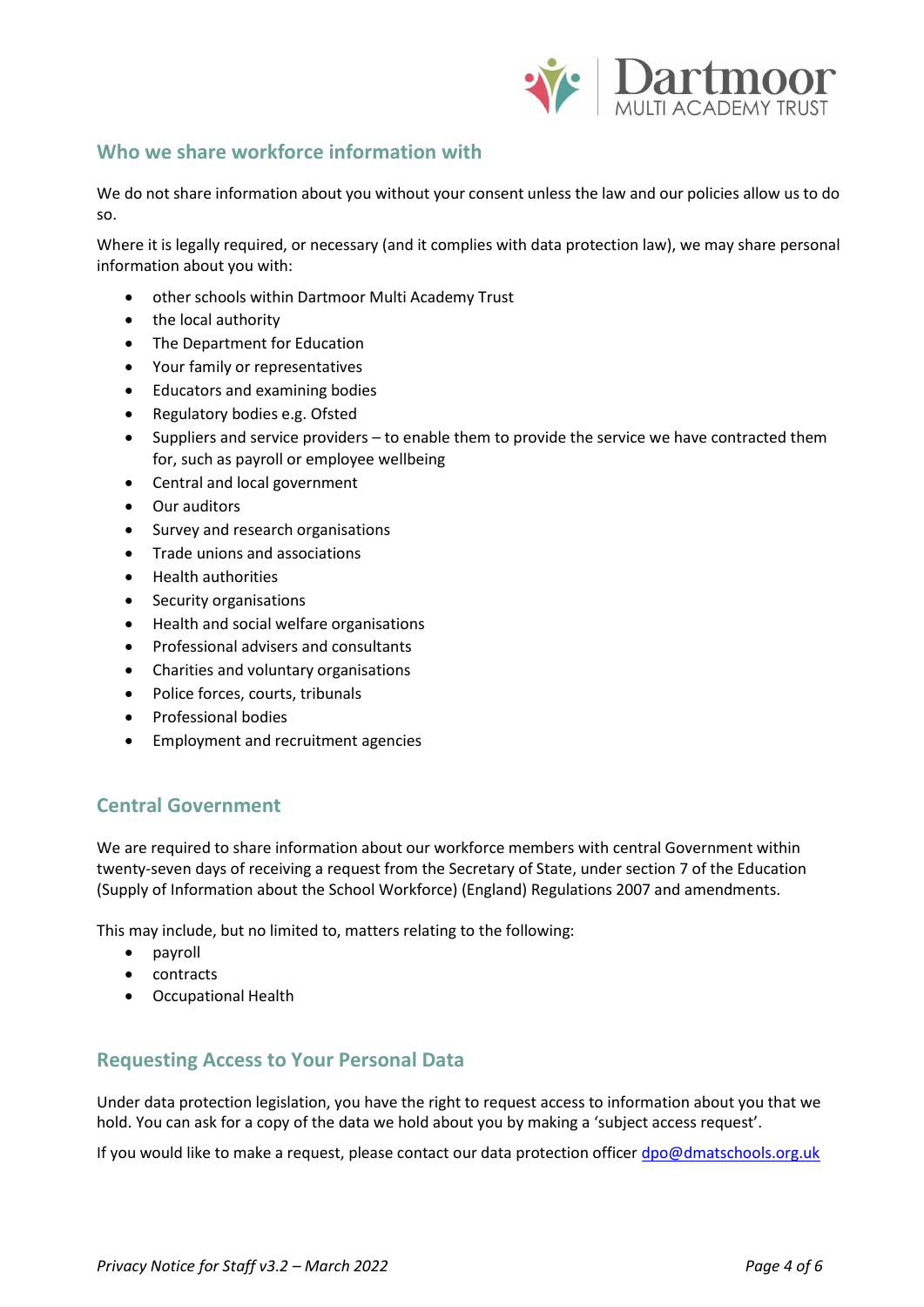

# **Your Rights**

You also have the right to:

- be informed about the collection and use of your personal data
- rectification, i.e., to have inaccurate personal data rectified, or completed if it is incomplete
- erasure, often known as the 'right to be forgotten'; however this does not apply where, amongst other things, processing is necessary to comply with a legal obligation
- restrict processing, although, as above this is a limited right.
- object; though other than for marketing purposes, this is also limited as above.
- object to decisions being taken by automated means, although these are not currently relevant
- Where we rely on your consent to process your data, you have the right to revoke that consent.
- a right to seek redress, either through the ICO, or through the courts

## **Last updated**

We may need to update this privacy notice periodically, so we recommend that you revisit this information from time to time. This version was last updated on 3<sup>rd</sup> March 2022.

## **Complaints**

We take any complaints about our collection and use of personal information very seriously.

If you think that our collection or use of personal information is unfair, misleading or inappropriate, or have any other concern about our data processing, please raise this with us in the first instance.

To make a complaint, you can contact our data protection officer on:

#### Emai[l dpo@dmatschools.org.uk](mailto:dpo@dmatschools.org.uk)

Phone: 01629 532888 Room 396, North Block, County Hall, Smedley Street, Matlock, Derbyshire, DE4 3AG

#### **For DfE:**

Public Communications Unit, Department for Education, Sanctuary Buildings, Great Smith Street, London, SW1P 3BT Website: www.gov.uk/contact-dfe Telephone: 0370 000 2288